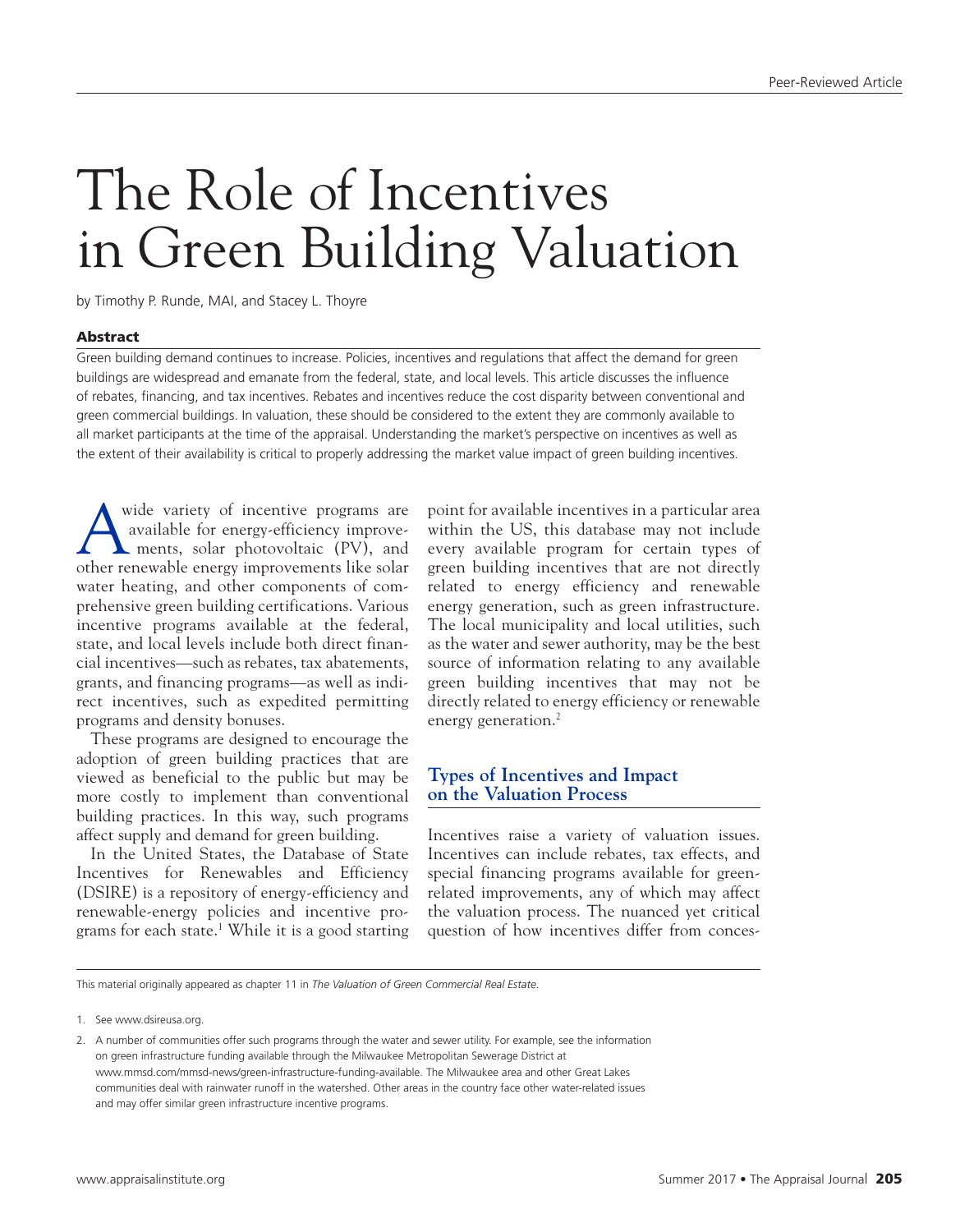sions from a valuation perspective is discussed below. While this distinction may initially seem to be little more than a point of semantics, whether the offset is classed as an incentive or concession changes how it is analyzed within the appraisal process.

## Incentives or Concessions?

Incentives for green building improvements, such as energy-efficiency upgrades and on-site energy generation, are sometimes confused with concessions offered by sellers or landlords at the time of transaction. However, there are important differences between the two. While a seller- or landlord-provided concession may in some cases function as an incentive in that it facilitates a sale or lease transaction, sellerand landlord-provided concessions are treated differently in the appraisal process.

Third-party incentives in the context of green building differ from seller-provided concessions in two important respects: the funding source and the timing. Exhibit 1 breaks down the various scenarios that may be encountered for a subject property and comparable properties that receive proceeds related to green building improvements. As seen in the graphic, the first step is determining *when* the proceeds are provided, followed by identifying *who* is providing the funds. That is, the first question is whether the proceeds are transferred at the time of the transaction or independent of the sale or lease transaction, and second, whether the proceeds are being provided by the seller/lessor or by a third party.

As the exhibit shows, proceeds for green improvements are generally considered to be concessions if they were provided by the seller at the time of a transaction, whereas such proceeds would be considered incentives if they were provided by a third party independent of a particular transaction. The exception occurs when a third-party incentive is transferred by the seller to the buyer as part of a transaction. This situation could occur in cases of rebates for green improvements offered by the local utility or government that a developer/builder may assign to the buyer at the time of sale, such as a rebate for an energy-efficient lighting upgrade. In that case, while a third party is the ultimate source of the funds, it is the seller who is providing them to the buyer as part of the bundle of rights transferring at the time of sale, with the seller acting as a conduit for the incentive. In contrast, if the proceeds are third-party provided without passing through the seller, and assuming that the benefit would be available to any prospective buyer, this would not be considered a concession. Preferential Fannie Mae financing terms for green multifamily properties would be an example of a third party-provided incentive that may be tied to a particular transaction.

The distinction between incentives and concessions can impact the analysis of a subject property and its comparable properties. While both incentives and concessions have the effect of reducing the net cost of the green improvements to the recipient, they are treated differently in the appraisal process. Seller-provided concessions are typically treated as a line-item deduction from the gross sale price in order to normalize the price absent the effect of the seller-provided concession. Similarly, landlordprovided concessions reduce the effective rental rate paid by the tenant. Third-party incentives, in contrast, typically function independently of a particular transaction. Therefore, unless the third-party incentive is specifically tied to the transaction, it would not normally be a consideration when analyzing the current sale price of the subject property or a comparable property in the sales comparison approach.

Third-party incentives are, however, a relevant consideration when analyzing the current or historical cost of a property or an improvement to a property. For example, if rebates for energy-efficiency improvements are widely available in the current market, they should be considered when evaluating the contributory value of the improvements in the cost approach or cases when a cost-based adjustment is used in another approach. If the rebate program has expired and rebates are no longer available, they no longer represent a reduction in the current replacement cost of the improvement and would not be considered.

Ongoing incentives may also need to be considered in the appraisal process. For example, suppose that the subject property or one of the comparable properties benefits from an ongoing incentive such as a feed-in tariff (FIT), a scheme whereby excess electricity generated by an on-site renewable energy system is reimbursed at a pre-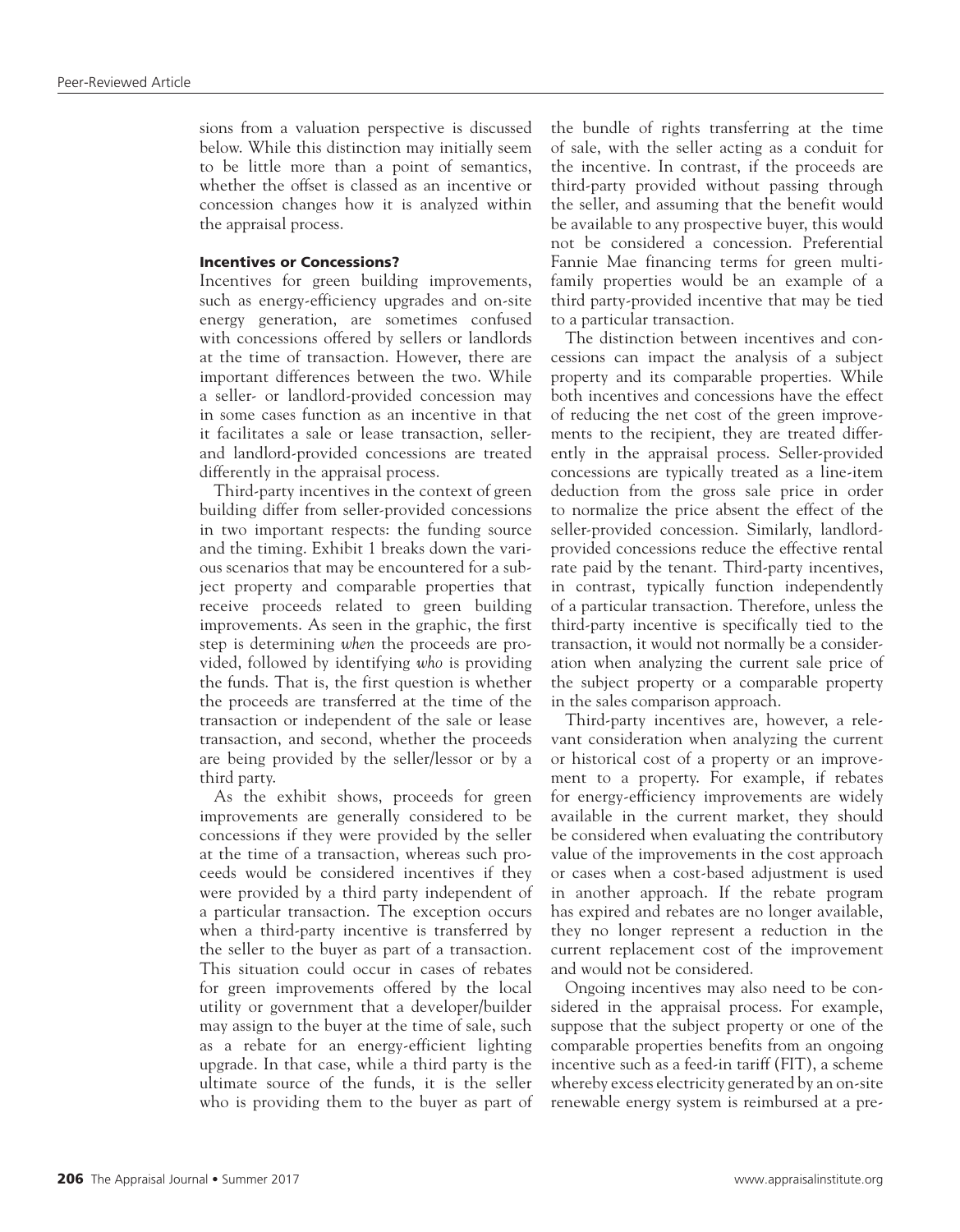

**Exhibit 1** Are Proceeds for Green Improvements Incentives or Concessions?

mium rate.3 If this incentive is no longer available in the market, this financial benefit represents a unique attribute of the property for which an appropriate adjustment would need to be made, assuming it could be transferred to another buyer.

# Rebates, Grants, and Other Direct Reimbursements

*Rebates* are direct payments to the property owner to offset some or all of the cost of qualified improvements. Rebate programs are usually administered locally by the utility or municipality and are often funded through a ratepayer surcharge or another means. Rebate programs vary widely but may apply to energy-efficiency upgrades such as insulation, high-efficiency windows or HVAC equipment, solar PV, battery storage, or low-flow plumbing fixtures. The programs often have a defined time period or a maximum subscription amount.

For example, in some areas, distributed solar PV systems were initially eligible for rebates that declined in amount per watt installed based on

the total amount of installed capacity in the utility service territory. In many areas, solar PV rebate programs have been fully subscribed and new installations are no longer eligible for utility rebates. However, rebates for solar hot water heating systems or energy-efficiency improvements may still be available. Rebates may also be available for green infrastructure improvements such as permeable pavement, bioswales, and rainwater detention or treatment improvements (such as cisterns). The availability of these programs varies with the local jurisdiction's priorities and funding capacity.

Rebates reduce the cost of the qualified improvements to the property owner on a dollarfor-dollar basis. They are normally deducted from the current replacement cost new as a line item in the cost budget at the level currently available in the market.

*Grants* function in much the same manner as rebates, reflecting a direct reimbursement to the property owner for qualified green improvements. Grants are often targeted to cutting-edge technology and other high-cost improvements that

<sup>3.</sup> *Tariff* refers to the rate schedule and other terms of service approved by the regulatory body that oversees the public utility service provider. Rate schedules are structured in a variety of ways. A *feed-in tariff* (FIT) is a rate structure designed to incentivize distributed renewable generation by offering a volumetric price premium, often for a specific contract period, for renewable energy sent back to the grid.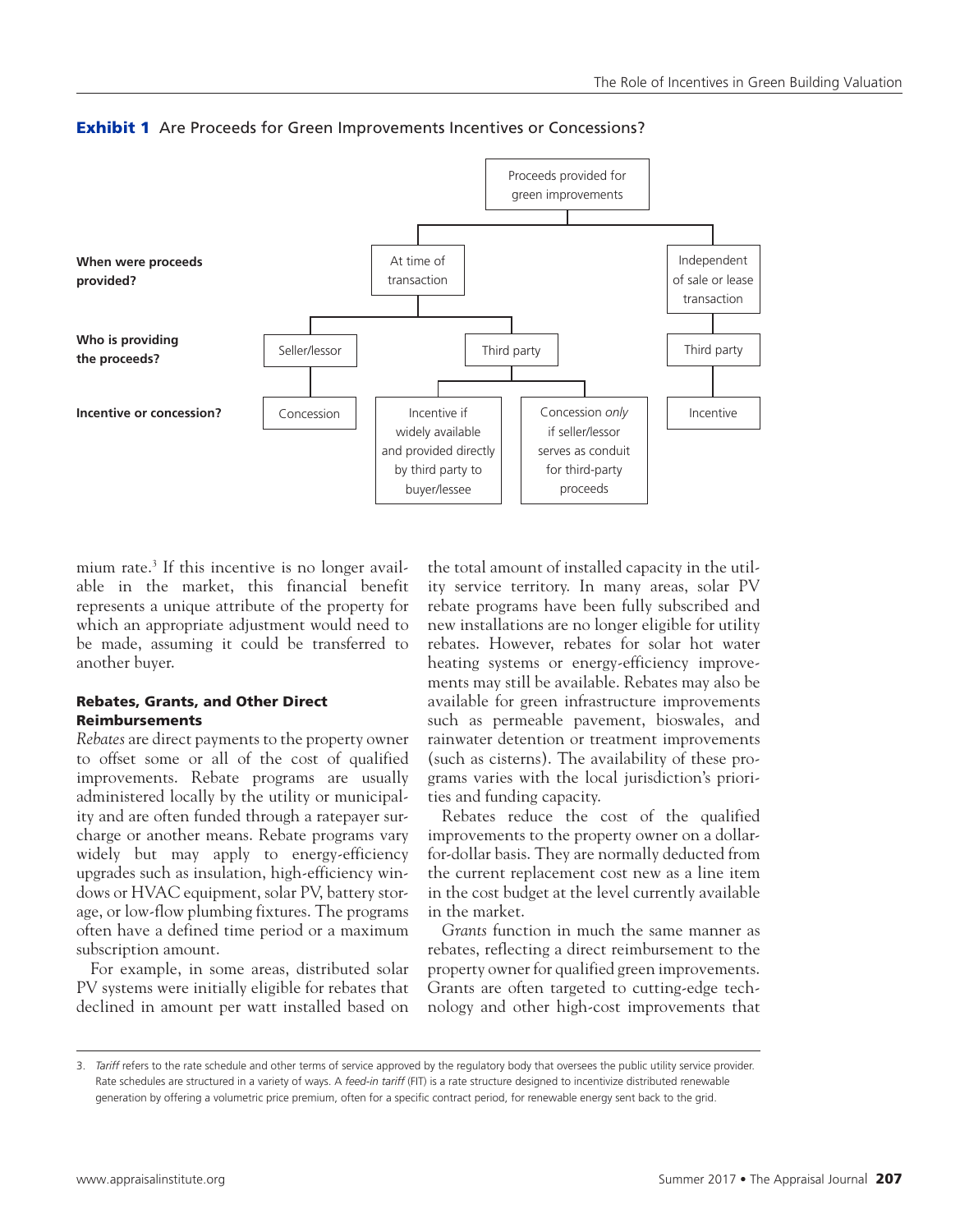are seen as beneficial but may not otherwise be implemented due to a high initial cost. Examples of grant programs include battery storage as well as weatherization and other energy-efficiency improvements for low-income housing.

Rebates, grants, and other forms of direct reimbursements affect the cost approach to the extent that they are widely available to the market and are being used by market participants. If they are no longer available, historical rebates should not be applied to a current replacement cost estimate. This type of incentive also affects any costbased adjustment to the income capitalization or sales comparison approach for the contributory value of green-related improvements by reducing the net cost to the property owner. Primary market research may be necessary to discern the extent to which the market is incorporating these direct reimbursements into its view of the contributory value of the improvements.

#### Tax Effects

Tax credits and other tax implications of real estate are usually not considered in the process of a market value appraisal. However, the market reaction to the federal Business Energy Investment Tax Credit (ITC) and its importance in the continued expansion of solar PV and other forms of renewable energy should be considered in the appraisal of properties with distributed energy generation capacity.

The ITC is a tax credit available to US taxpayers as a dollar-for-dollar reduction in tax liability taken at the end of the year that the project is placed in service. The current rate for commercial properties is 30% of the qualified basis through 2019, declining to 26% in 2020, 22% in 2021, and then 10% in 2022, where it remains indefinitely.4 Solar PV is eligible, as are a variety of other renewable technologies. However, some technologies have maximum limits and/or more attenuated credit reduction.

The ITC is widely credited with facilitating the growth in distributed solar PV. The market appears to have internalized this expectation, and the solar installation industry widely employs its benefit when selling systems to prospective clients. Because it is available virtually everywhere in the United States and can be monetized in the first year by any US taxpayer with an adequate tax liability, all or a portion of the federal ITC is typically viewed in the marketplace in the same manner as other incentives, such as rebates and grants. In the context of the cost approach, the ITC shares the characteristics of external obsolescence to the extent that it affects all properties similarly, reduces the cost equally, and is external to the parties to the transaction. However, the ITC is subject to a five-year recapture for commercial properties, which may reduce its value, particularly for properties that are expected to transfer within five years of installation.

*Accelerated depreciation* may also be presented as a direct financial benefit of renewable distributed energy systems like solar PV. Renewable energy systems are eligible for federal Modified Accelerated Cost Recovery System (MACRS) tax deductions. There may also be favorable state-level depreciation deductions available. While it is possible that accelerated depreciation may reflect some level of financial benefit to property owners in certain markets, the extent of that benefit would be limited to the marginally faster cost recovery relative to the cost recovery available for other, similar property improvements. Furthermore, the timing of the benefit would need to be considered, which could entail comparing the present value of the alternate depreciation schedules.

## Financing-Related Incentives

Financing programs are also available for a wide range of energy-efficiency and green building improvements, as well as renewable energy generation. The various programs may offer belowmarket interest rates, favorable underwriting standards, or a combination of the two. For example, Fannie Mae began offering a green building incentive financing program for multifamily projects that meet certain green building guidelines in early 2016. The program uses conventional underwriting but allows a 25 basis point reduction (or more) in the interest rate.

The treatment of favorable financing programs for green building-related improvements is similar to the manner in which favorable financing

<sup>4.</sup> For residential installations, the ITC declines to 10% in 2020, where it remains indefinitely. Tax policy is subject to change. See <www.dsireusa.org> or a similar database for up-to-date incentive availability, including tax credits.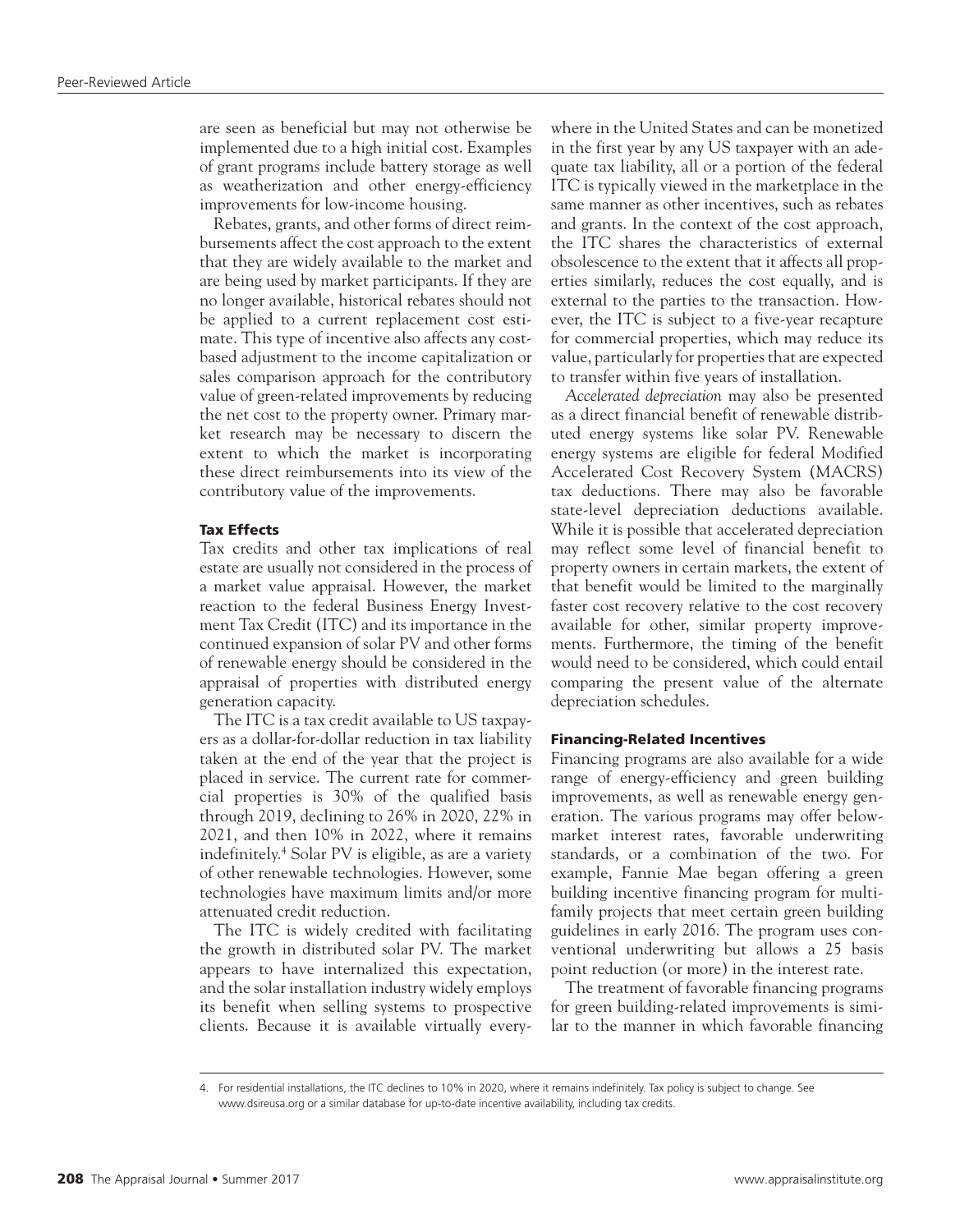for conventional buildings is handled in the appraisal process. For example, the benefit of the 25 basis point reduction in the interest rate could be estimated as the present value of the difference between the respective loan payments at market rates versus the favorable rate, discounted at the market rate.

Property Assessed Clean Energy (PACE) programs, sometimes also referred to as C-PACE for commercial properties, are a special type of financing program that can be used for a variety of green improvements, including energyefficiency upgrades and renewable energy systems. PACE programs allow the property owner to finance qualified improvements with the payments added to the property tax bill, much like a special assessment for a municipal bond. The programs vary in terms of requirements and may be offered by a municipality or private sector entity. The program may or may not require an appraisal of the underlying real estate. Underwriting is often less rigorous than it would be for a conventional loan, which adds to the program's appeal. Furthermore, PACE loans are typically transferrable upon sale to the new owner, unlike conventional loans, and because they are billed with the property taxes, may be viewed as a priority lien on the asset. If the interest rate on the PACE loan is above market, the PACE encumbrance may need to be evaluated for its effect on marketability and/or the potential purchase price.

The effects of PACE financing on the valuation process may vary and can be complex to analyze. The last section of this article delves into some of the more nuanced appraisal issues that may develop due to PACE financing.

On-bill financing is similar to PACE financing, except that instead of being billed with the property taxes, the payment for the loan is included with the local utility bill. On-bill financing impacts depend on the nature of the program, the magnitude of the monthly payment, and whether the financing follows the property or the property owner in the event of transfer.

# Other Incentives

Some of the other more common but indirect incentives for green building-related improvements include expedited entitlement processing, density bonuses, Renewable Energy Certificates and Credits, and FITs.

Entitlement benefits such as expedited permitting and density bonuses may also be available in certain areas for green building-related improvements. Some programs specify a certain level of LEED certification or an equivalent. While the value of expedited permitting may be more difficult to quantify, the effect of a density bonus, particularly in higher-density urban and transit-oriented suburban areas, may be more readily quantifiable.

Renewable Energy Certificates and Credits (RECs) are tradable representations of the environmental benefits of renewable energy generation that are sold separately from the electricity generated.5 They are also known as "green tags," "green certificates," and "tradable renewable certificates." RECs are typically traded in a minimum of 1 megawatt-hour (MWh) increments.

RECs are available for purchase by virtually anyone, but the primary customers are electrical utilities in states where renewable portfolio standards (RPS) requirements can be met by purchasing RECs. They may be traded in an open market or bought and sold in a more controlled setting, depending on the market. Open-market pricing tends to be more volatile, as it is sensitive to the spot pricing impacts of supply and demand. In addition, the purchase contract may extend over multiple years, and the price per MWh may be structured to decline over time. While these incentives may represent a significant financial incentive to the property owner, they are typically considered to be an intangible component of value and are reported separately in the market value appraisal of real property.

FITs are not common in the United States, although they have been used widely in other areas, such as Germany. FITs reflect a utility tariff wherein a distributed energy generator such as

<sup>5.</sup> RECs are referred to as Solar Renewable Energy Certificates (SRECs) in some markets.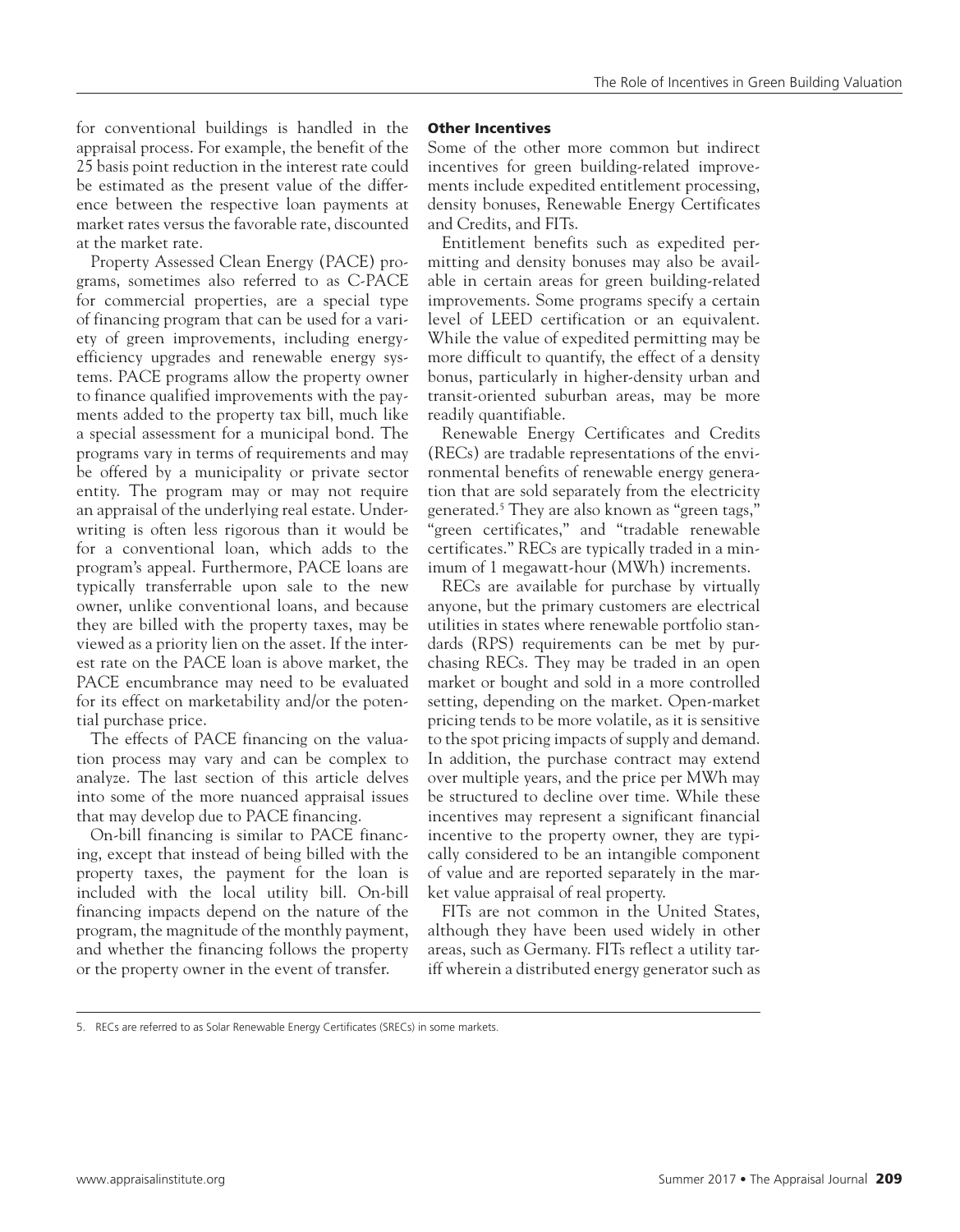a rooftop solar owner receives a premium from the utility over the cost of grid-purchased electricity for net electrical generation provided to the grid. These tariffs are usually intended to facilitate the local utility in reaching its RPS requirements. The impact of a FIT would depend on the degree to which the reimbursement rate is above the price of grid-purchased electricity, the duration of the agreement, and whether it is transferrable to a new owner. Some of the same risk considerations would apply to FITs as to net energy metering (NEM) tariffs.6

## **PACE Financing**

PACE financing is sometimes advertised as adding value to a property, which is misleading. PACE is simply a financing vehicle. While the improvements that PACE finances may, and often do, materially affect market value, the benefit must be reported in light of the priority lien that a PACE encumbrance represents. What can be confusing to all involved is that market value appraisals typically assume ownership free and clear of liens or encumbrances, yet the PACE encumbrance is a priority lien billed with the property taxes.

As a financing vehicle, PACE encumbrances, particularly PACE loans for improvements that affect the operating expenses like energy-efficiency upgrades and distributed generation, require attention in both the development and the reporting of the appraisal. The developing and reporting are interrelated, and care is required to be internally consistent within the report and to be consistent with how the PACE encumbrance is reported in the appraisal.

### Appraisal Development Issues

The primary issue when developing the appraisal for a property with an existing or proposed PACE encumbrance is whether the reported value conclusion will include the value of the

PACE-financed improvements. If the reported value includes the benefit of the PACE-financed improvements, the reported value conclusion should also reflect the associated encumbrance. If the appraisal of a property does not include the benefit of the PACE-financed improvements, the reported value conclusion becomes a hypothetical value, unless the improvements have not yet been completed. No matter how it is developed and reported, the optimal solution is best attained during the process of developing the scope of work with the client at the outset of the assignment.

# Appraisal Reporting Issues

Once the appraisal development concerns have been addressed through the scope of work, two important appraisal reporting considerations should be kept in mind in order to avoid reporting a misleading result. First of all, the PACE encumbrance should be clearly disclosed and reported throughout the report, and best practices would include the PACE encumbrance everywhere the as-proposed value is reported. Second, particularly for lender assignments, the client may require a separate income statement that reflects the reduced expenses due to the solar PV-generated electricity, energy-efficiency improvements, or other cost reduction measures such as water or waste stream considerations. This as-proposed *NOI* could then be used for underwriting purposes, more accurately reflecting the cash flow available for debt service.

In this second instance, several important issues should be kept in mind when reporting an as-proposed *NOI*. If the improvements include items like a solar PV system, which is expected to have an economic life that may be less than the overall property, then an adjustment to the replacement reserves should be considered in order to reflect the cost of replacing the system in the future. The cost of replacing the inverter(s) should also be included. These costs could be included in a variety of ways: as a separate line

<sup>6.</sup> *Net energy metering* (NEM) is an electrical rate structure, also referred to as a *tariff*, that allows a grid-tied distributed energy generator to offset the future use of grid-supplied electricity with on-site generation that exceeds instantaneous demand. NEM tariff structures vary by utility jurisdiction but typically allow credits for excess generation that can be applied to offset future demand, often limited to a specified time period, such as a year. Depending on the utility service provider, credits for excess generation may reflect all or a portion of the full retail rate at the time of generation or may be based on something less than the retail rate, such as the wholesale electricity rate.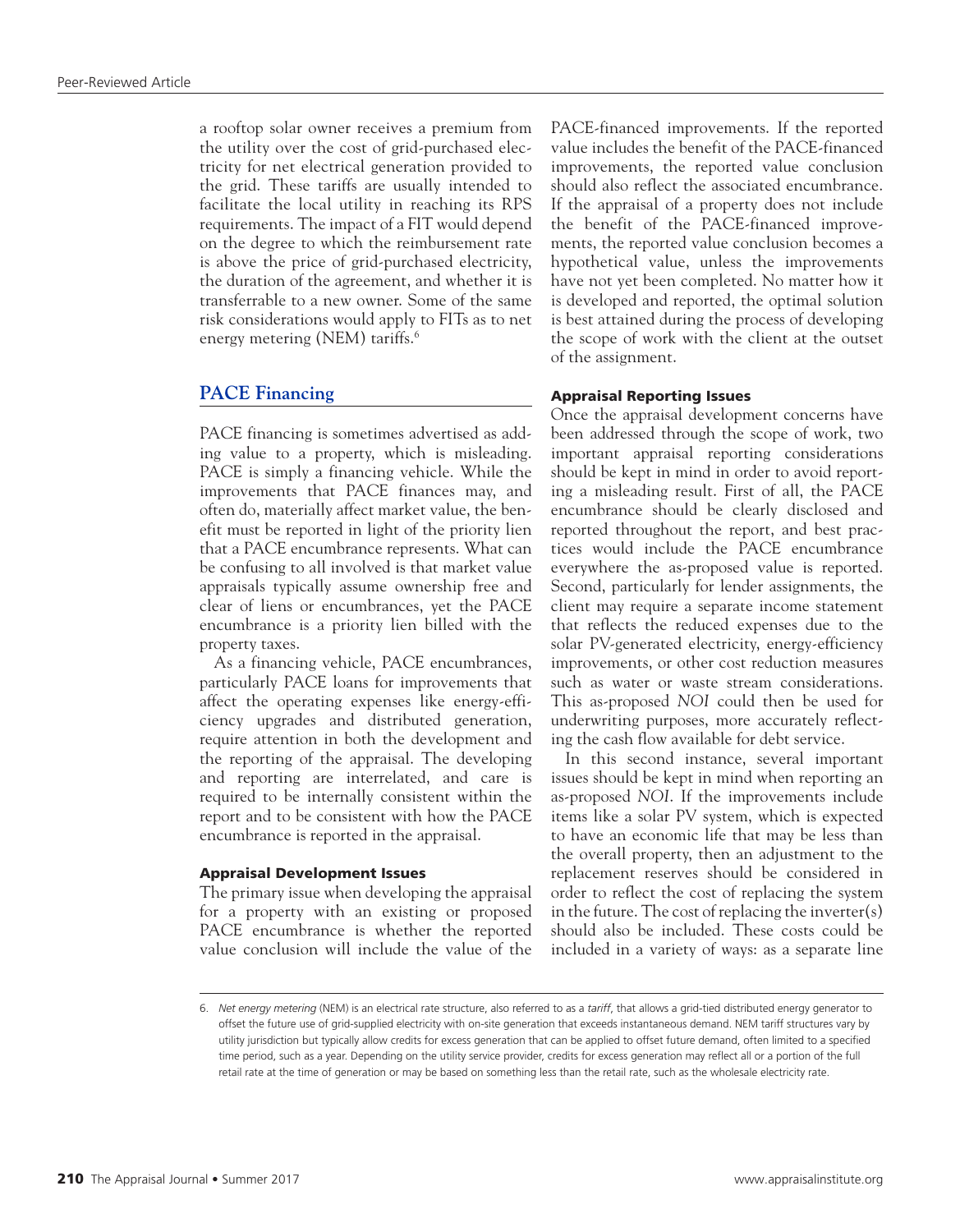item, in the repairs and maintenance category, or in the replacement reserves allowance. Similarly, the operating costs may also be affected by any required costs of ongoing commissioning, maintenance, and repairs of complex systems.

# PACE versus Infrastructure Bonds

PACE encumbrances are sometimes viewed as analogous to publicly issued bonds for infrastructure improvements associated with new development projects. While there are similarities, there are also important distinctions that may determine how the client views the PACE payments from an underwriting standpoint and how the PACE encumbrance is reported in the appraisal.

Infrastructure bonds typically pertain to improvements that benefit one or more privately owned parcels but are situated on contiguous, publicly owned land. In contrast, PACE is used to finance improvements to privately owned buildings situated on private land. Secondly, infrastructure bonds are imposed by collective vote and cover an entire class or group of properties. In contrast, PACE financing is voluntary, pertains to a single property, and is at the discretion of the private property owner. While it might be argued that infrastructure bond assessment payments reflect a tax and thus are part of the governmental powers exception that prevails over fee simple ownership, the private property owner's control over participation and direct ownership of the PACE-financed improvements do not fit the common definition of a governmental imposition or tax.

This distinction may be important in determining how a lender client views the PACE payments from an underwriting standpoint and how the PACE encumbrance is reported in the appraisal.

# **PACE Financing Case Study**

As discussed in the previous section, PACE financing allows property owners to borrow money to finance green improvements. The payment is added to the property tax bill, and lending requirements may be less stringent than they would be for a typical loan. Valuing a property with a PACE encumbrance may be relatively

uncomplicated. On the other hand, complexities can quickly arise, even from projects that may at first seem straightforward.

# Case Study Property Overview

A property owner of an 82,400-sq.-ft., 1980s-era, single-tenant industrial manufacturing building located in the Silicon Valley of Northern California wants to finance a \$2.25 million solar PV project without paying out of pocket for the up-front costs. In addition, the owner would like to pass along the cost of the PV system to the tenant, who will be the primary beneficiary, since the tenant's electricity bill would be eliminated by the installation of the solar PV system.

The property is leased for a remaining term of nine years to a high-tech electronics manufacturer. Under the triple-net lease, the tenant pays 100% of all building expenses, except structural reserves. The tenant's current monthly electric bill averages almost \$20,000, excluding fixed charges, representing 1,200,000 kWh of electricity load per year. The property owner wants to install a 750 kW DC solar PV array to essentially supply the tenant's entire electricity load, making the facility net zero energy (NZE).

Adequate roof area is not available to accommodate a system of this size, so approximately one quarter of the modules need to be situated on carport mounts in the parking lot. The carport mounts are more expensive than roof mounts, but they also provide a shade amenity for parked cars, which is a desirable amenity for the tenant's employees in this climate.

The installed cost of the system is summarized in Exhibit 2. As indicated in the table, the solar PV system cost includes the carport mounts. Replacing the roof was deemed necessary due to its age and the costs of removing and reinstalling the modules during their expected economic life of 25 years. The reported costs are gross costs, before considering any available incentives.

In this utility territory, all utility and municipal rebates and incentives have been fully subscribed and are no longer available to new solar PV projects. The 30% federal ITC is available for the qualified portion of the project. Solar PV installations also qualify for accelerated depreciation under the five-year MACRS schedule. The project parameters are summarized in Exhibit 3.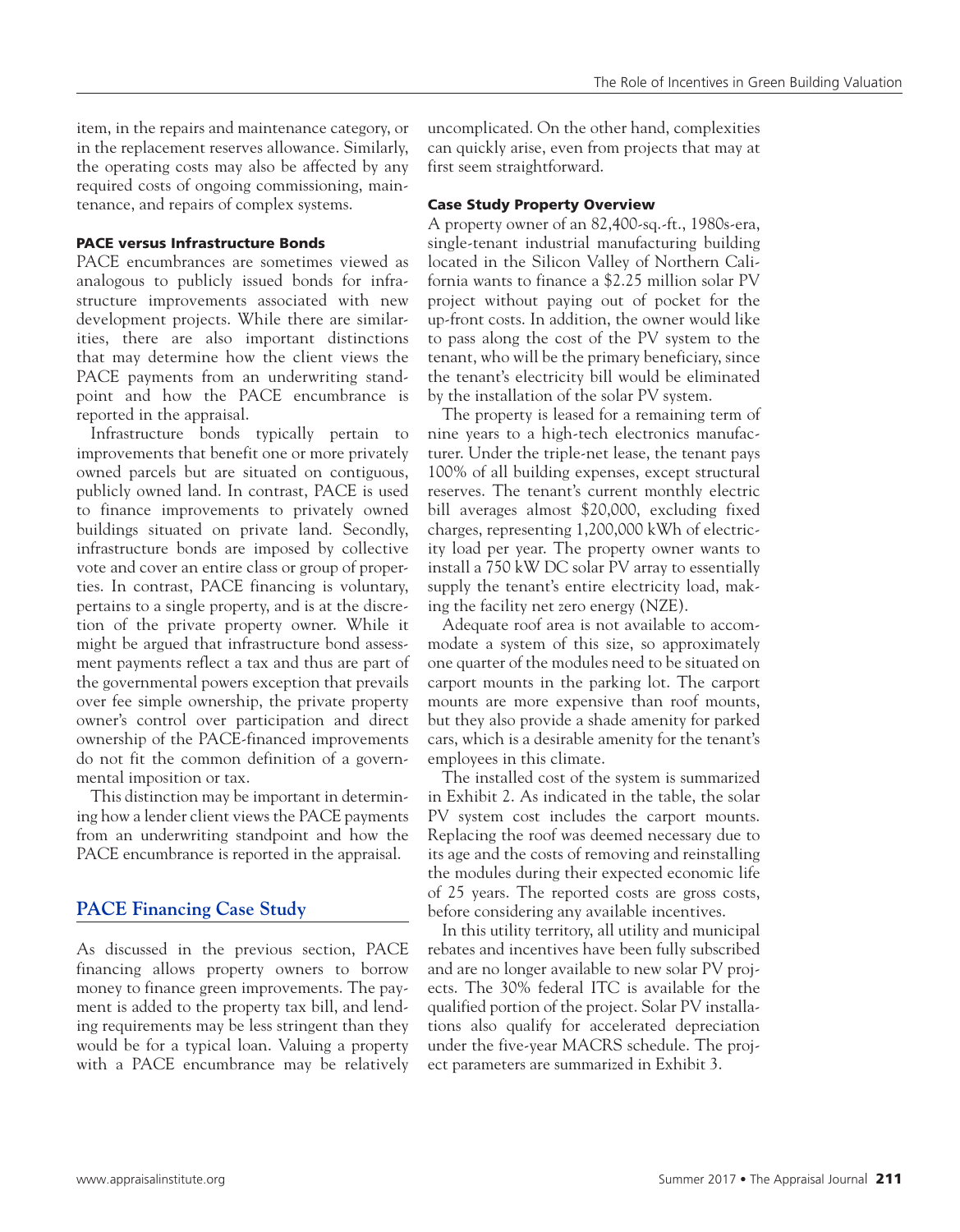# Potential Benefits of Using PACE Financing

In looking at this project from the points of view of the landlord (property owner), tenant, and lender, a variety of potential benefits can be seen. The primary potential benefits of using PACE financing for the landlord include:

- No need to refinance the existing mortgage
- No out-of-pocket cost
- No personal credit guarantee—real estate is sole security for the loan
- All or a substantial portion of the system cost paid directly via the tenant's property tax bill
- Free and clear ownership of a 10-year old solar PV system once the PACE loan is paid off
- May provide a financing option for owners in cases when sourcing additional equity or debt are not viable or are forbidden by the existing loan covenants

The primary potential benefits for the tenant include:

- Fixed electricity costs for the remainder of the lease term
- Marketability of carbon-free manufacturing to clients
- The potential to build in electrical grid resiliency by adding battery storage

For the existing lender in first lien position, the main benefit of consenting to allow a PACE encumbrance to step ahead of the first mortgage in lien priority is to maintain an existing customer relationship. There may be a few other benefits to the primary lender.

## Does the PACE Solution Pencil Out?

Exhibit 4 shows the key parameters of PACE financing proposed for this project. This situation presents an intriguing scenario. As noted in Exhibit 4, the proposed financing would require the tenant to pay a 49% premium, or \$106,000 more per year for electricity. Unless the tenant agrees to pay this premium for renewable energy, this solution would not appear to meet the property owner's stated requirements of avoiding up-front costs for the solar PV system.

What else might explain why this proposed solution might be acceptable to both the property owner and the tenant?

There may be several reasons for tenants to consider a scenario in which they pay a premium for this type of on-site renewable energy:

- The lease includes language that requires it, i.e., the tenant signed a "green lease."
- The tenant perceives other benefits, such as the business benefit of advertising carbon-neutral manufacturing to the clients.
- The tenant perceives a benefit in fixing electricity costs for 10 years, which exceeds the 49% electricity cost premium.
- The tenant can reap some or all of the associated tax benefits.

In this particular case, the tenant was a part owner of the building and thus was able to derive partial benefit from the 30% federal ITC and fiveyear MACRS accelerated depreciation deduction. However, without these tax benefits, selling this program to the tenant would likely be a struggle. Alternately, the landlord could fund the shortfall, which would be offset by the same tax credit and depreciation benefits during the first five years.

# Potential Risks of PACE Financing

Assuming all parties agree to the proposal, what are the risks to the property owner (landlord) and tenant in this case?

- **Vacancy risk.** PACE payment continues for 10 years even during vacancy, when the property does not benefit from the avoided electricity cost. The risk accrues primarily to the landlord.
- **Superadequacy risk.** Is PV capacity consistent with market demand for electricity for the most probable user? In other words, will the business needs of the current tenant change the amount of electricity needed for the remaining lease term? Will more energy-efficient equipment reduce the electrical load in the future? This risk accrues primarily to the tenant since the PACE loan term and the remaining term of the lease closely coincide in this case.
- **Negative leverage risk.** Negative leverage occurs when the PACE payment is greater than the operating cost savings due to short amortization, interest rate, or operating cost savings that do not justify up-front cost. In this case, the risk accrues primarily to the tenant.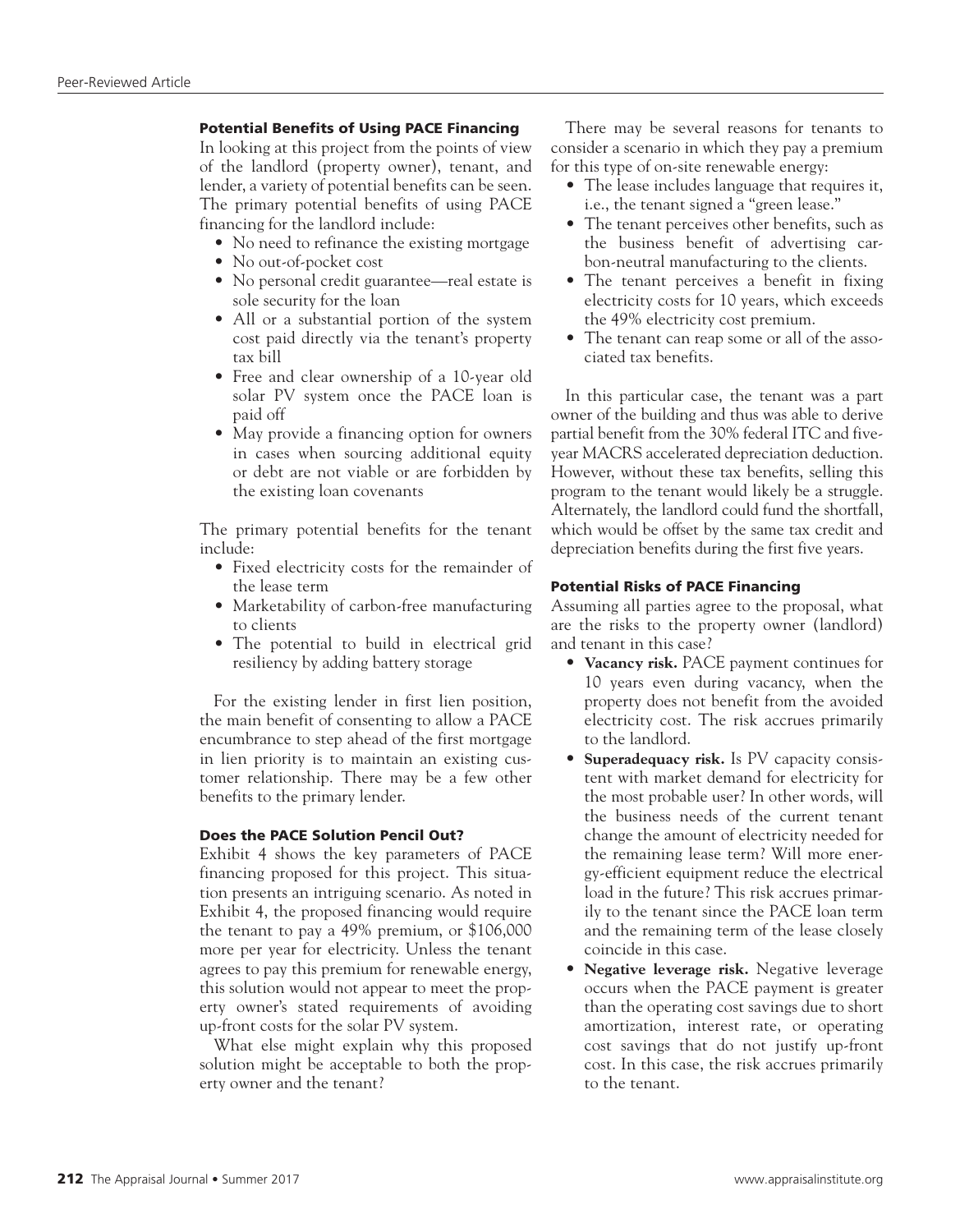| Solar PV system         | \$1,812,000     |
|-------------------------|-----------------|
| Re-roofing              | \$377,000       |
| PACE closing costs      | \$61,000        |
| Total system cost       | \$2,250,000     |
| Installed cost per watt | \$3.00 per watt |

# **Exhibit 2** Case Study Property, Breakdown of the Cost for the Solar PV System

# **Exhibit 3** Case Study Property, Project Overview

| Property type                    | 1980s-era industrial manufacturing building |
|----------------------------------|---------------------------------------------|
| Property size                    | 82,400 square feet                          |
| Amount to be financed            | \$2,250,000 gross system cost               |
| Size of solar PV system          | 750 kW DC                                   |
| Projected electricity generation | 1,200,000 kWh per year (Year 1)             |
| Lease term remaining             | 9 years                                     |
| Current electricity cost         | \$20,000 per month (1)                      |
| Gross avoided electricity cost   | \$238,000 per year (2)                      |
| O&M allowance (\$30/kW DC/yr.)   | (\$22,500) per year (3)                     |
| Net avoided cost of electricity  | \$215,500 per year                          |
| Utility and municipal rebates?   | No.                                         |
| Tax credit?                      | Yes 30% ITC available                       |
| Accelerated depreciation?        | Yes 5-year MACRS                            |

(1) Net of fixed charges

(2) System sized to provide 99% of predicted electricity load

(3) Annual allowance for inverter replacement, monitoring, and maintenance

# **Exhibit 4** Case Study Property, Summary of Key Parameters of the PACE Financing Proposal

| Amount financed              | \$2,250,000            |
|------------------------------|------------------------|
| Term                         | 10 years               |
| Payments                     | Biannual               |
| Interest rate (nominal)      | 5.65%                  |
| Annual PACE payment          | \$321,500 per year (1) |
| Net avoided electricity cost | \$215,500 per year (2) |
| Payment premium with PACE    | \$106,000 per year     |
|                              |                        |

(1) Includes reserve for initial year payment (as reported by landlord)

(2) Net of operations and maintenance (O&M) allowance to maintain an existing customer relationship.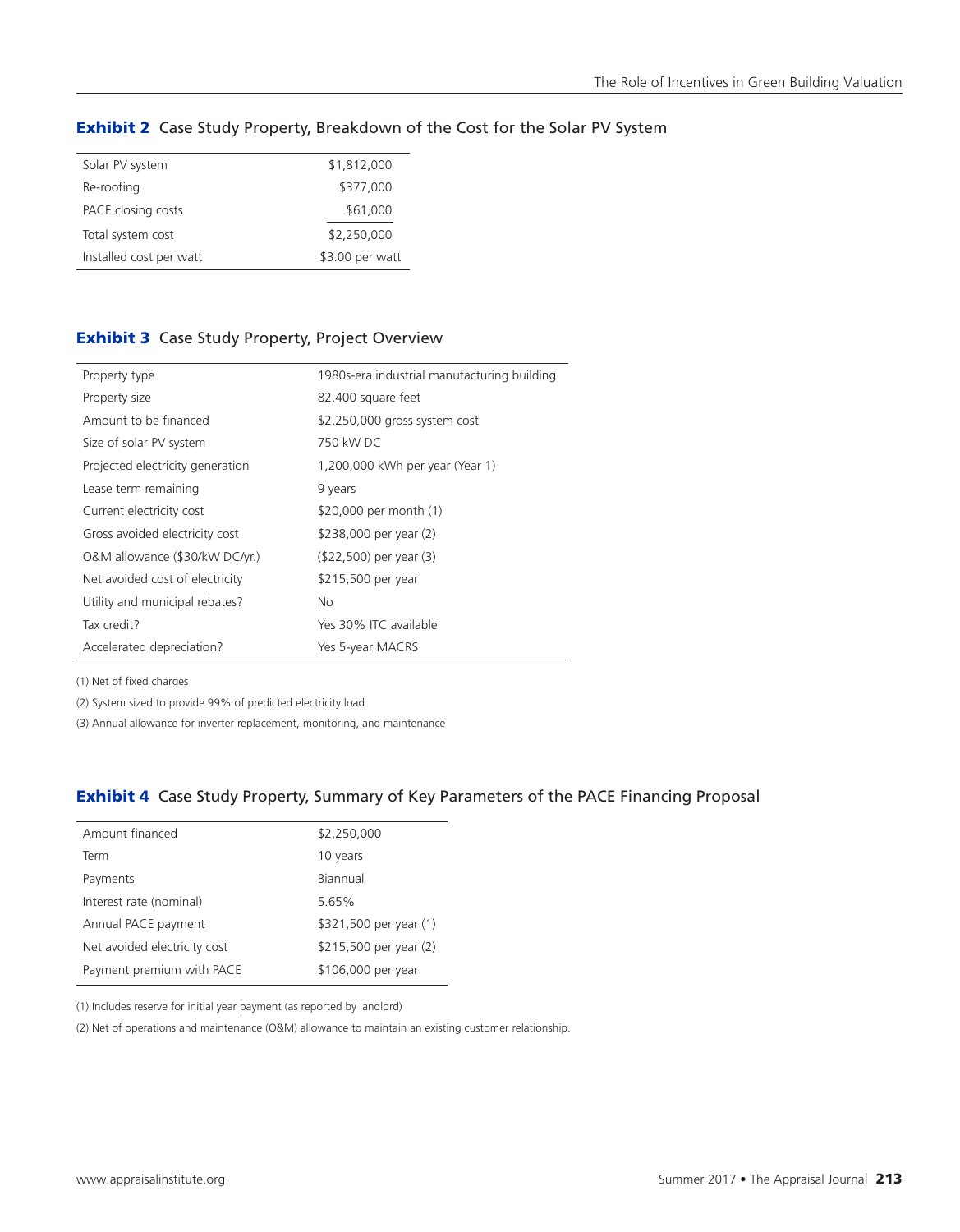- **Marketability risk.** Will the investment and leasing markets view the PACE encumbrance as a negative factor? This risk accrues to the landlord.
- **NEM risk.** The current NEM tariff may change unfavorably at some point in the future, reducing the value of the avoided electricity cost. In this case, the risk accrues primarily to the tenant.

These risks are not materially different than the risk any property owner faces for a non-green renovation or tenant improvement project. No tenant equals no rent, and specialized improvements may or may not garner the same rent premium in the marketplace as generic improvements, which could result in superadequacy and/or negative leverage. These risks are inherent in all real estate, green or conventional. However, the origin and nature of the risk may be unfamiliar to the valuation professional and the property owner accustomed to conventional real estate risk/return analyses. For example, NEM risk analysis requires some level of understanding of the behavior of the regulatory authorities who set NEM tariffs, as well as the susceptibility of the tariff-setting process to political influence from IOUs. In some utility territories, existing NEM tariffs may be grandfathered and thus protected from changes for a specified period, such as 20 years.

Superadequacy risk from the tenant's perspective includes risk specific to the current tenant's business and the larger business sector in which the tenant operates. If demand for the tenant's products or services decreases or the overall business sector declines, the tenant may be locked into a fixed-cost arrangement when demand is variable and has declined. Technological advancements could also reduce demand, as new equipment and building components become more energy efficient, either voluntarily or due to code upgrades. This risk cuts both ways, however, as shifts toward electrical vehicles that require daytime charging stations, for example, may more than offset the reduced demand from technological advances, building code changes, or changes in the specific business or sector.

What about the risk to the first lien holder, that is, the lender who has an existing first trust deed in place and may be asked to consent to a PACE priority lien? Primary concerns of the first mortgage lender include:

- **Vacancy risk.** Who pays the PACE debt service if the tenant vacates?
- **Underwriting risk.** How do the loan-tovalue, debt coverage ratio, and other underwriting parameters change with the PACE loan? Does this affect the landlord's ability to make timely loan payments on the first mortgage?
- **Regulatory compliance risk.** Will the bank regulators change how the loan is classified due to the PACE encumbrance?
- **Default risk.** Just like property taxes, the lender is ultimately responsible for the PACE payments if the borrower fails to stay current. However, there is some protection for the primary lender, as the PACE loan usually cannot be accelerated in the event of default. In other words, the primary lender cannot be required to pay off the outstanding balance on the PACE loan just because the borrower falls behind on the PACE payments.
- **NEM risk.** Does the tenant's ability or willingness to pay deteriorate if the NEM tariff changes such that the avoided electricity cost to the tenant is reduced?

Lender risk concerns are likely to be commensurate with the magnitude of the PACE encumbrance. A PACE encumbrance of less than 5% of the asset value is likely to warrant less concern and scrutiny from the lender than the present example, in which the \$2.25 million PACE encumbrance could approach 20% of the market value of the underlying asset.

# **Summary**

Green building incentives provided by utilities, public agencies, or other third parties result from policies intended to encourage green building practices. A wide variety of incentives exist for green building-related improvements that can have material impacts on the appraisal process. These programs may be direct subsidies such as rebates, tax benefits, or favorable financing, as well as less direct material benefits such as expedited entitlements or density bonuses. Understanding the market's perspective on the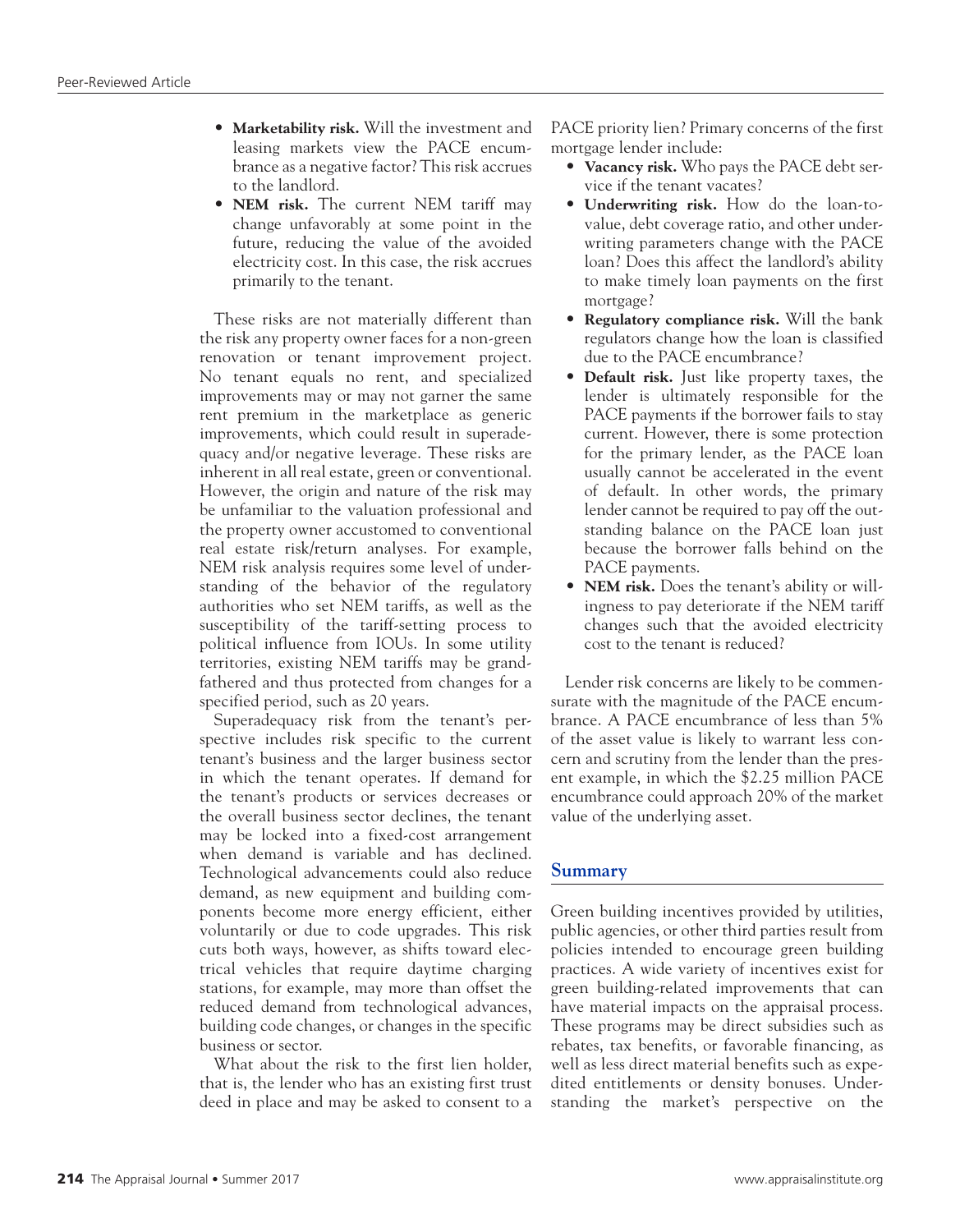incentive, as well as the extent of its availability, is critical to properly addressing the market value impact of green building incentives.

PACE programs provide financing options for energy-efficiency, distributed-generation, and other green improvements that may not otherwise be feasible due to liquidity limitations, existing loan covenants, or leases that do not permit these costs to be recovered. As a financing vehicle for improvements that often affect

the operating expenses of a property, special care is required in the development and reporting of the appraisal. There are a variety of ways to accurately incorporate the value effect of the improvements and the underlying encumbrance in a clear manner that is not misleading. Engaging the client in this discussion early when developing the scope of work is central to a satisfactory outcome for both the client and the appraiser.

## About the Authors

**Timothy P. Runde, MAI, LEED AP,** is a nationally recognized expert in green building valuation and the cofounder of Runde & Partners, Inc., a commercial real estate appraisal and consultancy firm based in San Francisco. Runde has a long-standing interest in the nexus between the built and natural environments. The combination of his undergraduate studies in zoology and a graduate degree in real estate appraisal and investment analysis from the University of Wisconsin–Madison allows him a unique perspective into the interplay of the environmental, social, and financial factors that sustainability introduces to real estate. Runde is a sought-after speaker on the effects of green building and sustainability on the valuation of real estate. He has published numerous articles on the valuation of green buildings and is an approved instructor and course reviewer for the Appraisal Institute. He is the coauthor of *The Valuation of Green Commercial Real Estate* and codeveloper of an Appraisal Institute course on the valuation of green commercial real estate based on that textbook. Besides expertise in green building, he maintains an active general appraisal practice with a focus on complex and special-purpose properties. He frequently testifies as an expert witness on a wide range of topics, including diminution in value, eminent domain, bankruptcy, estate, and ad valorem tax assessment. **Contact: tim[@runde-inc.com](runde-inc.com)**

**Stacey L. Thoyre, WELL AP, LEED Green Associate,** is the cofounder of Runde & Partners, Inc., a commercial real estate appraisal and consultancy firm based in San Francisco. She combines a risk management perspective and an occupant health focus in her approach to the valuation of green real estate. While completing her undergraduate degree in finance and risk management at the University of Wisconsin–Madison, she had the opportunity to learn the fundamentals of real estate valuation theory from renowned real estate professor Dr. James A. Graaskamp. After working in the risk management field, Stacey later earned a master's degree in writing and is a published author of both fiction and nonfiction. She has coauthored several articles on green building valuation. She is the coauthor of *The Valuation of Green Commercial Real Estate* and the codeveloper of an Appraisal Institute course on the valuation of green commercial real estate based on that textbook. Most recently, she has completed the Appraisal Institute's Valuation of Sustainable Buildings Professional Development Program and is listed in its online registries of residential and commercial appraisers. She also holds both the WELL AP and LEED Green Associate credentials. The WELL AP credential builds on her prior experience as an ACSM Certified Exercise Physiologist and signifies particular knowledge and expertise regarding the health effects of the built environment. **Contact: stacey[@runde-inc.com](runde-inc.com)**

SEE NEXT PAGE FOR ADDITIONAL RESOURCES >